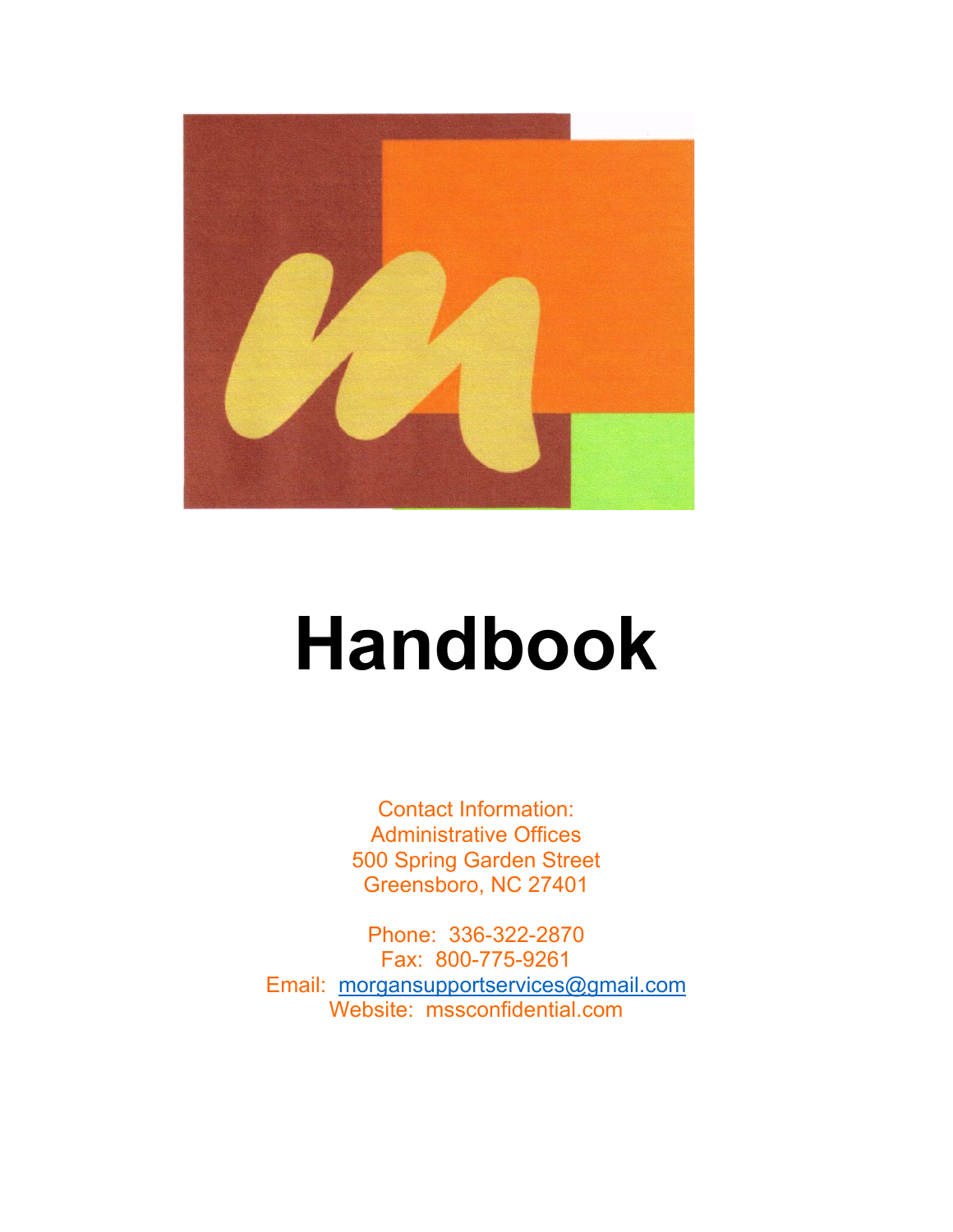# Welcome to Morgan Support Services.

Morgan Support Services recognizes that our agency exists for the sole purpose of providing support to people who want help in meeting their personal goals. Our staff and our services are responsive to your needs and desires so that we can design a program with you that will provide you with activities that are meaningful to you. We work closely with you and everyone on your team to identify how our agency can contribute to the development of your person-centered plan and how we can assist you in bringing to life the goals you have chosen to pursue.

We are committed to a person-centered philosophy in the development and implementation of all aspects of agency operations. When you walk through our doors, you are not a "client" or a "consumer" – you are a person. It is our hope that you will see our language as more than just a different way of speaking, but rather as a reflection of a different way of thinking. We will provide the support you need to be safe and healthy, but as much as possible, the things you want and need in your life will guide the activities we provide, the community involvement you access, and the way in which we support you in reaching your personal goals.

We need to hear from you! We have a suggestion box where you can put your thoughts and ideas. There also is a suggestion box link on the MSS website where you can submit thoughts and ideas anonymously. Administrative and direct support staff are available throughout the week for you to speak to in person about any suggestions, input, or concerns you may have. You will be involved with your clinical team in the development of your annual plan and the goals that you work on while you are with us.

You can always talk with any staff person. You also can request time to talk with any person in management, including Russell Morgan, our Executive Director. If you ever feel like you aren't being heard, please ask someone else in your life – a parent, a guardian, a friend, or a worker from another agency – to contact us on your behalf.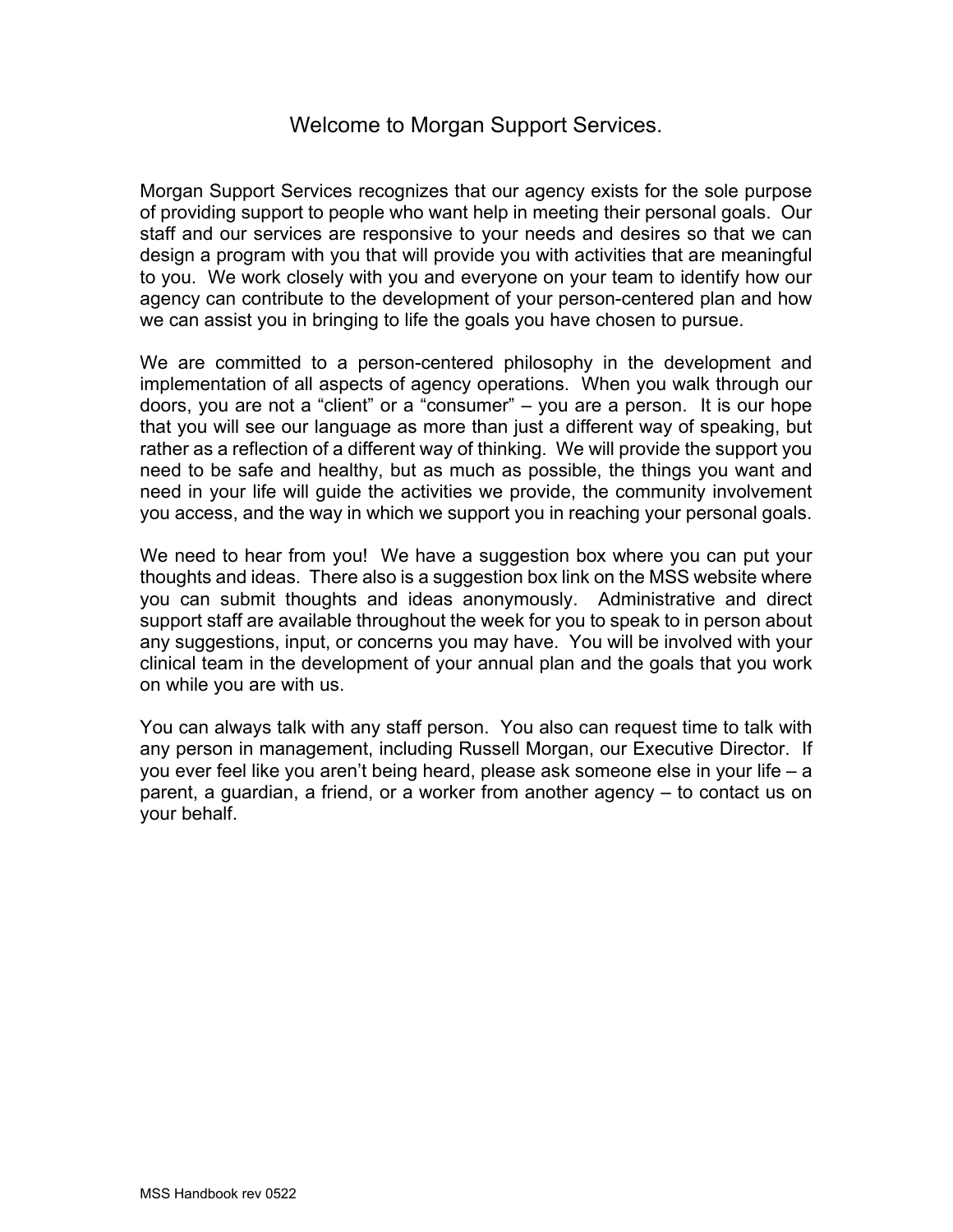# *Mission Statement*

*Morgan Support Services raises the bar in the provision of support services for people in our community living with behavioral health diagnoses and/or developmental disabilities by creating a responsive, inviting, and professional environment in which those we support, those we employ, and our community partners may begin to believe the unbelievable, imagine the unimaginable, and achieve that which may have seemed unachievable.*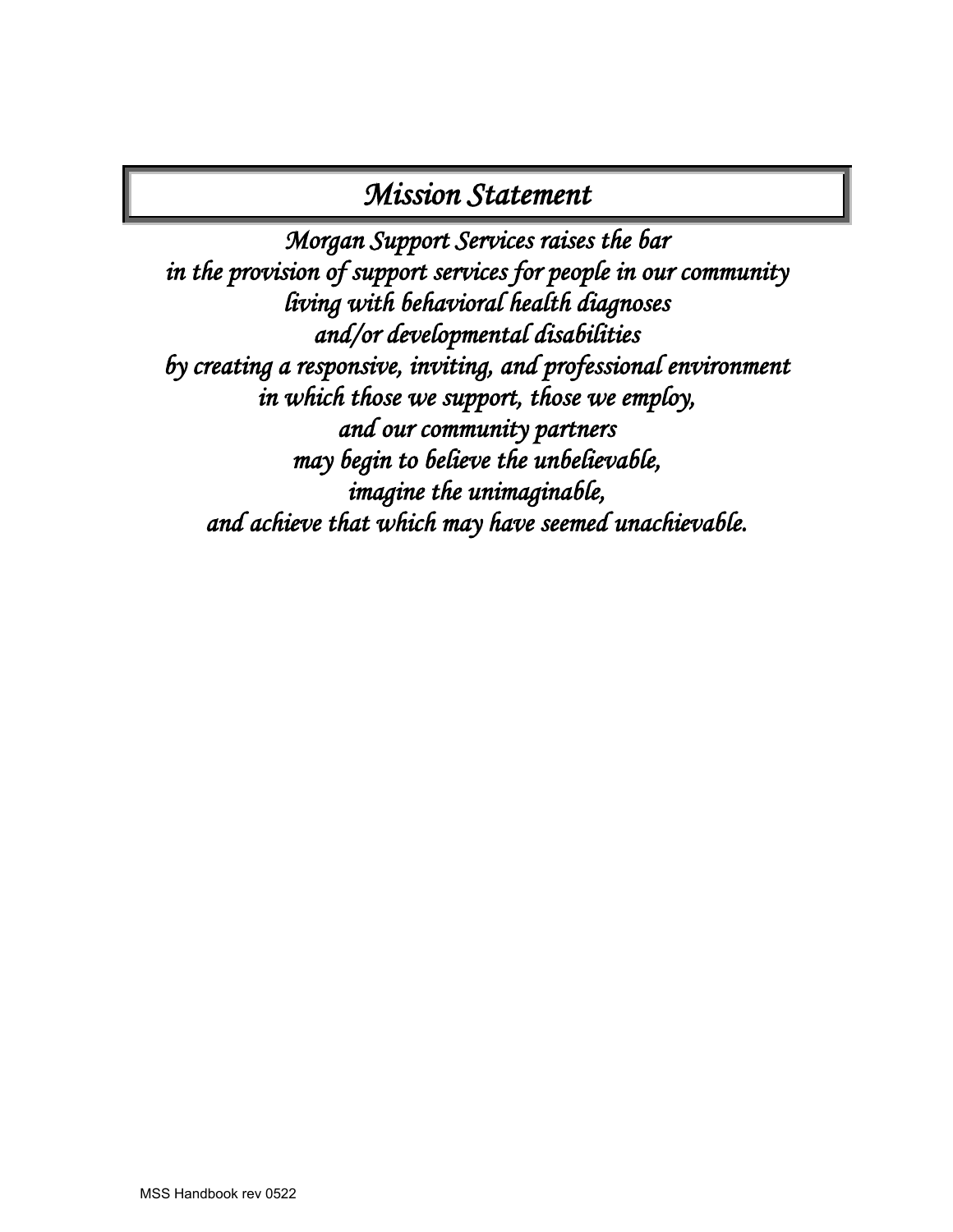# **Your Rights as a Program Participant**

As a part of Morgan Support Services, or any other agency, your rights are protected by federal, state and local regulations. Those rights include the following:

### **General Statutes**

## *Right to Treatment and Consent to Treatment*

You have the right to receive age-appropriate treatment for your illness or disability. Your Case Manager/Care Coordinator, along with your input, will have written a treatment or habilitation plan specifically for you that we will implement. Before you agree to your plan, you will be informed of the benefits or risks involved in the services you will receive. You are entitled to a copy of your treatment/habilitation plan. If you have not been provided a copy, you should ask your Case Manager/Care Coordinator for it.

You have the right to be free from unnecessary or excessive medication. Medication will not be used for punishment, discipline, or staff convenience. It will be administered in accordance with accepted medical standards and only upon the order of a physician as documented in your record.

You have the right to treatment, including access to medical care and habilitation, regardless of age or status of mental health, developmental disability, or substance abuse (MH/DD/SA.) You have the right to receive necessary treatment for a prevention of physical ailments. You have the right to live as normally as possible while receiving care and treatment. You have the right to have opportunities that enable you to mature physically, emotionally, intellectually, socially, and vocationally, to include special education and training in accordance with state and federal law.

Each person or legally responsible person has the right to consent to or refuse any treatment offered by Morgan Support Services. The person who gave consent may withdraw consent at any time. If treatment is refused, the Qualified Professional (QP) will determine whether treatment in some other form is possible. If all appropriate treatment possibilities are refused, you may be discharged. You have the right to have a written discharge plan at time of discharge obtaining recommendations for further services. In an emergency, a person may be administered treatment or medication, **except** as listed below, despite refusal of person or legally responsible person:

- Electroshock therapy
- Experimental drugs or procedures
- Non-emergency surgery

You have the right to contact legal counsel, private physicians, and private MH/DD/SA professionals of your choice at your own expense.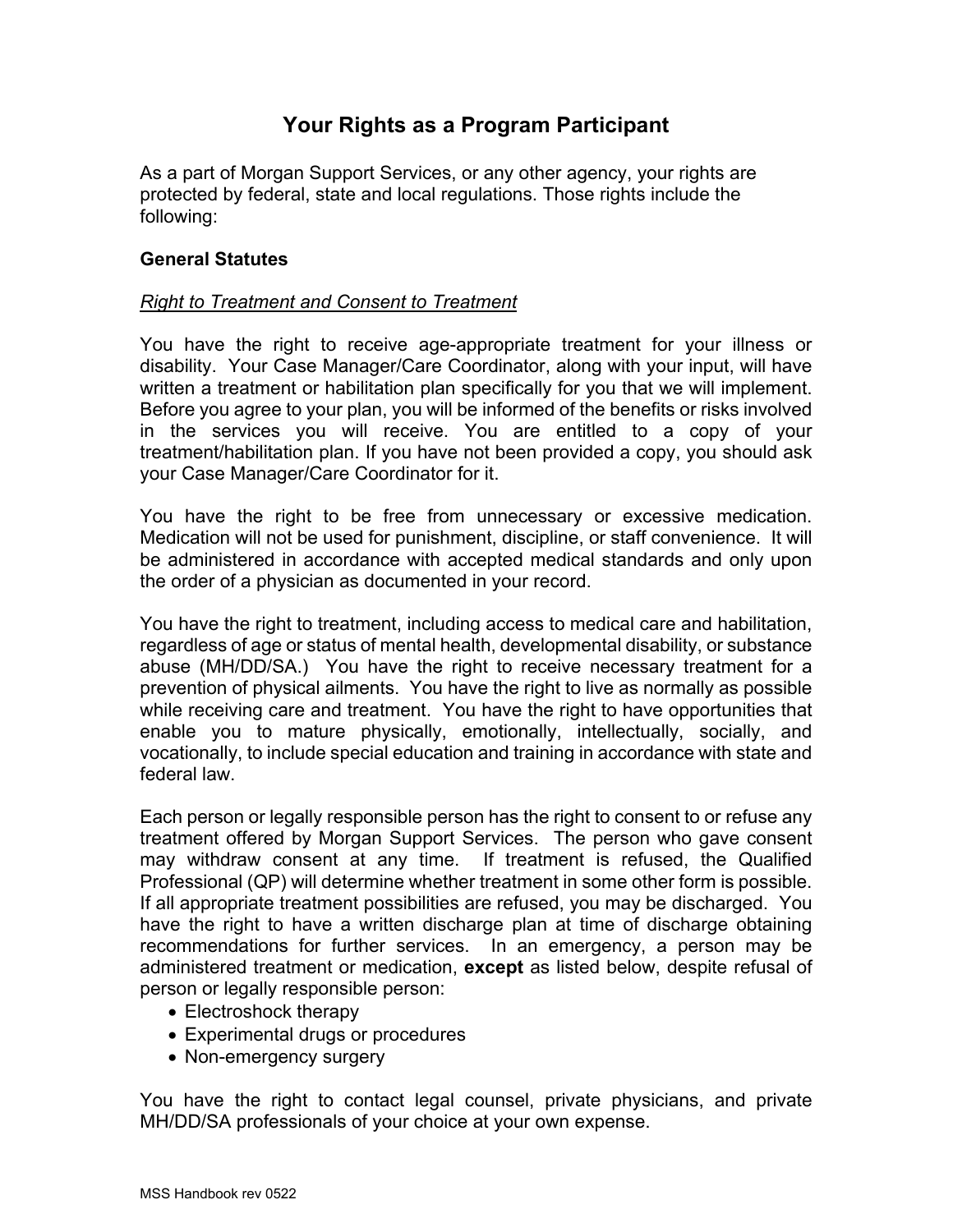# *Civil Rights and Civil Remedies*

Everyone at Morgan Support Services keeps the same right as any other citizen of North Carolina to exercise all civil rights, including the right to dispose of property, execute instruments, make purchases, enter into contractual relationships, register and vote, bring civil actions, and marry and get a divorce, procreate and raise children, freedom of speech and expression, freedom of religious expression, right to own property, equal employment opportunity, equal educational opportunity, freedom from cruel and unusual punishment, unless the exercise of a civil right has been precluded by an unrevoked adjudication of incompetency, or the person was in fact incompetent at the time s/he performed the act.

# *Use of Corporal Punishment*

Corporal punishment may not be inflicted upon any person.

# **General Civil, Legal and Human Rights**

### *Social Integration*

You have the right of freedom of association. Each person will be encouraged to participate in appropriate and generally acceptable social interactions and activities with others. A person will not be prohibited from such social interactions unless restricted in writing in the clinical record in accordance with G.S. 122C-62(e).

### *Informed Consent*

Each person, or legally responsible person, will be informed of:

- 1. The alleged benefits, potential risks, and possible alternative methods of treatment/habilitation; and
- 2. The length of time for which the consent is valid and the procedures to be followed if you choose to withdraw consent. The length of time for consent for the planned use of a restrictive intervention shall not exceed six months.

Each person or legally responsible person has the right to consent or refuse treatment/habilitation in accordance with G.S. 122C-57. A person's refusal of consent shall not be used as the sole grounds for termination or threat of termination of service unless the procedure is the only viable treatment/habilitation option available at Morgan Support Services.

### *Protection from Harm: Abuse, Neglect or Exploitation*

MSS staff members will protect the people we support from harm, abuse, neglect and exploitation in accordance with G.S. 122C-66.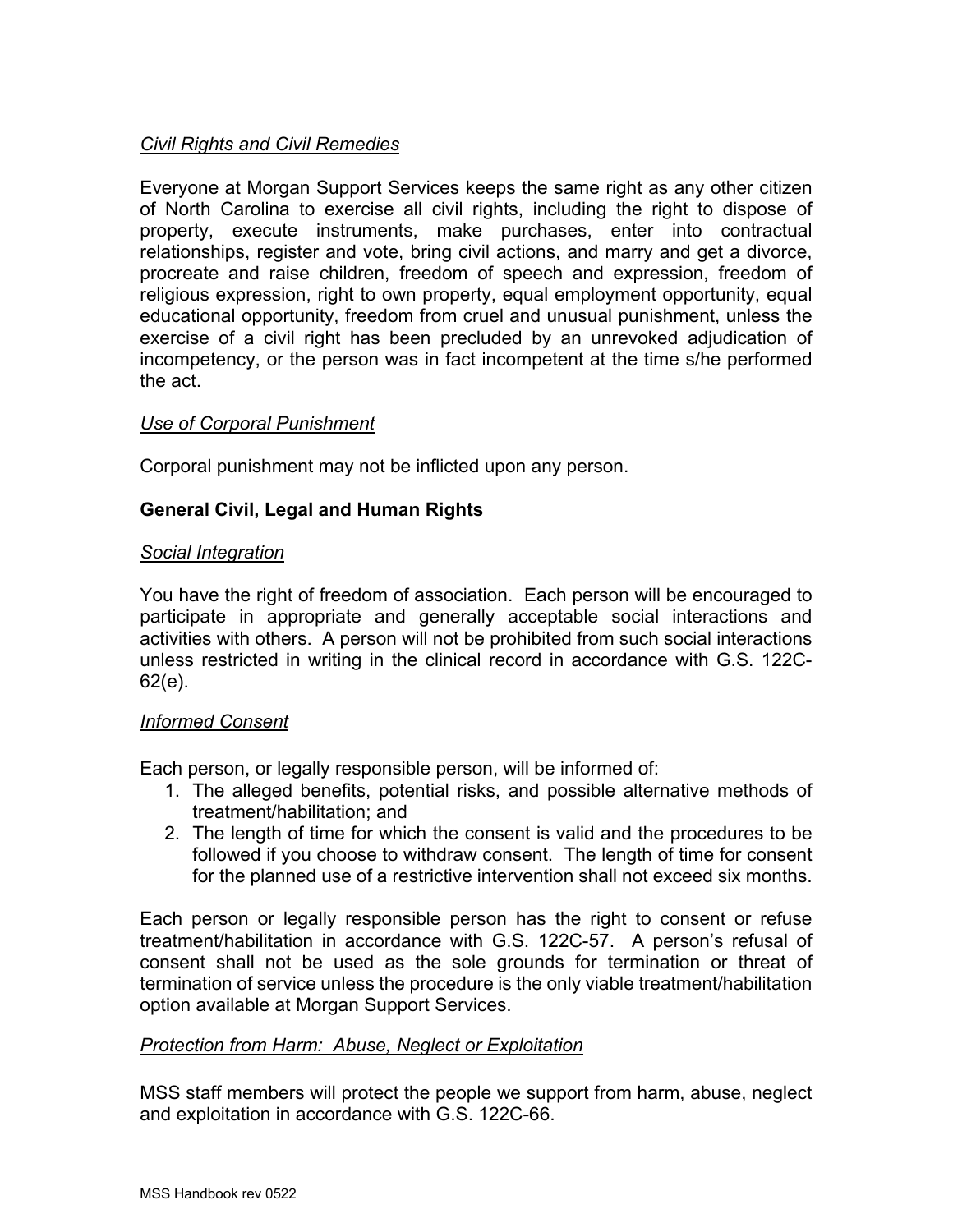You have the right to dignity, humane care, and freedom from mental and physical abuse, neglect and exploitation. Staff members will not subject anyone to any sort of neglect or indignity, or inflict abuse upon anyone.

Goods or services will not be sold to or purchased from a program participant.

We will use only that degree of force necessary to repel or secure a violent and aggressive person. The degree of force that is necessary depends upon the individual characteristics of the person (such as age, size, and physical and mental health) and the degree of aggressiveness displayed by the person.

# *Freedom from Retaliation and Humiliation*

People/families will be free from any retaliation or humiliation in the treatment of the person as well as in the complaint process.

# **Human Rights in Community MH/DD/SA Services**

# *Reporting Abuse, Neglect or Exploitation*

Morgan Support Services will report all instances of alleged or suspected abuse, neglect or exploitation of a person to the County Department of Social Services. The report will be made in writing to include:

- 1. Name and address of the person
- 2. Age of the person
- 3. Nature and extent of the injury or condition resulting from abuse or neglect
- 4. Any other pertinent information regarding the person
- 5. Name, address and telephone number of the staff member filing the report

Morgan Support Services will only permit planned "restrictive" interventions, although physical restraint may be used in an emergency situation when someone is in immediate physical danger and no other interventions are effective. When planned "restrictive" interventions are used, the staff member working with the person will inform the person of the process.

### *Suspension and Expulsion*

You have the right to be free from threat or fear of unwanted suspension or expulsion from Morgan Support Services. Events which may lead to suspension or expulsion include if you exhibit behavioral concerns that are beyond our ability to support, if your actions put program participants or others within the facility at risk, or if you are non-compliant with your plan of care. All efforts will be made to work with you and your team to avoid suspension or expulsion whenever possible.

### *Changing Provider Agencies*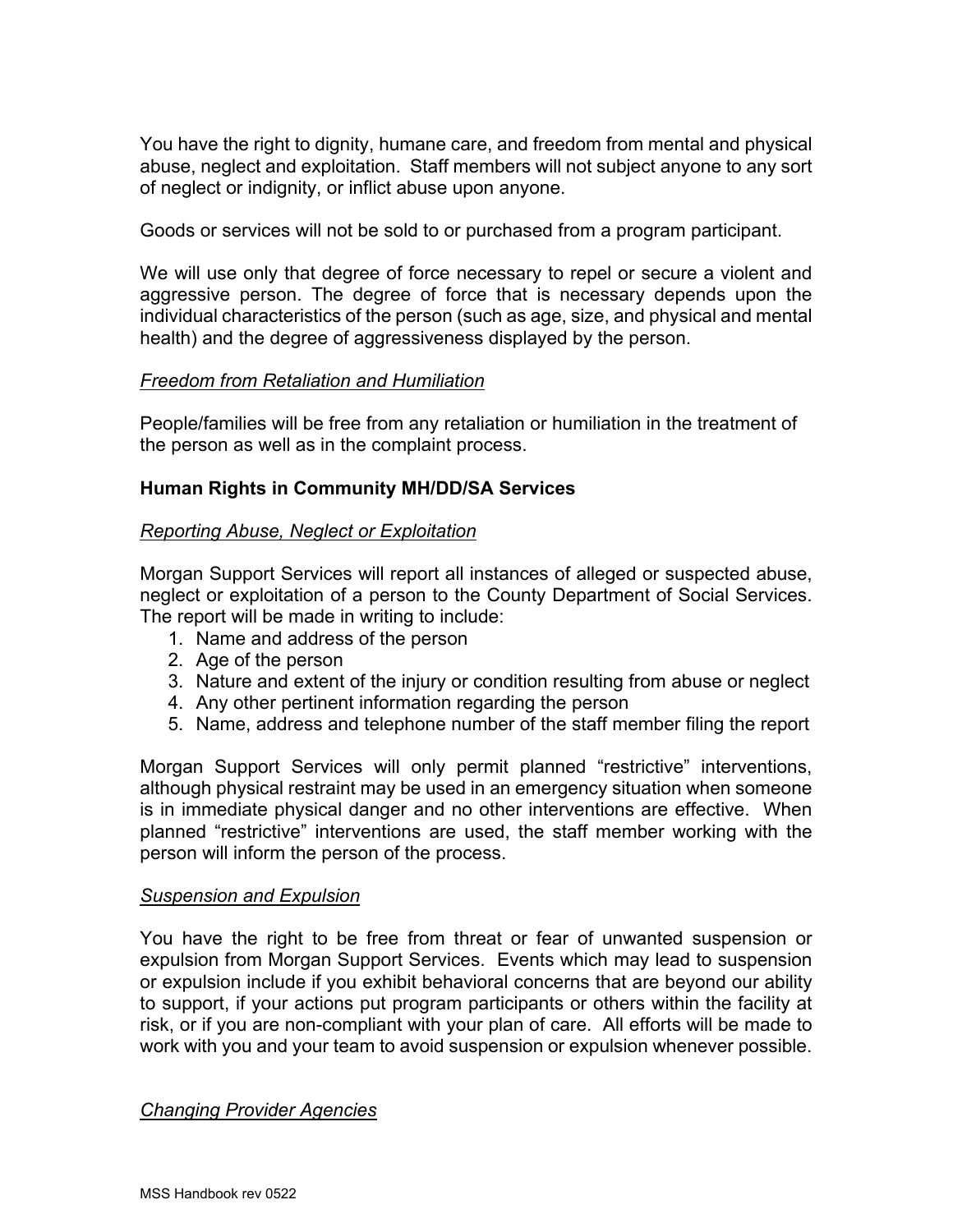You have the right to change provider agencies upon a two-week notice to Morgan Support Services. You will not be asked to sign any agreement that would prevent the change.

#### *Concurrent Services*

Your participation in services through MSS in no way affects your ability to receive other services through other agencies outside of the times that you are receiving services through MSS.

#### *Composition of Your Treatment Team*

You have the right to express preferences and provide input into the composition of your treatment team, including the folks who provide direct support to you or oversee your activities while you are with MSS. While not all requests can be honored, we strive to ensure that you are satisfied with the staff who work with you and that you feel staff are well prepared to support you in meeting your personal goals.

MSS will advocate for you to exert this right in other aspects of your treatment team that exist outside of MSS at your request. We would be honored to support you in preparing to have your voice heard in your team meetings or other avenues of communication with your treatment team and others involved in the decisions regarding and implementation of your services array.

#### *Access to Records*

You have a right to access information pertinent to you and your services in sufficient time as needed to facilitate your ability to make decisions regarding your services or other aspects of your life.

#### *Search and Seizure*

You have the right to be free from unwarranted invasion of privacy.

Morgan Support Services will conduct a search of a person if the person possesses or is suspected to possess any item that may be deemed harmful to him/herself or others. If the item is found it will be relinquished to the person's responsible person or, in the absence of the responsible person, the Care Coordinator.

#### *Other Rights*

You have the right to access or referral to legal entities for appropriate representation, self-help support services, and advocacy support services.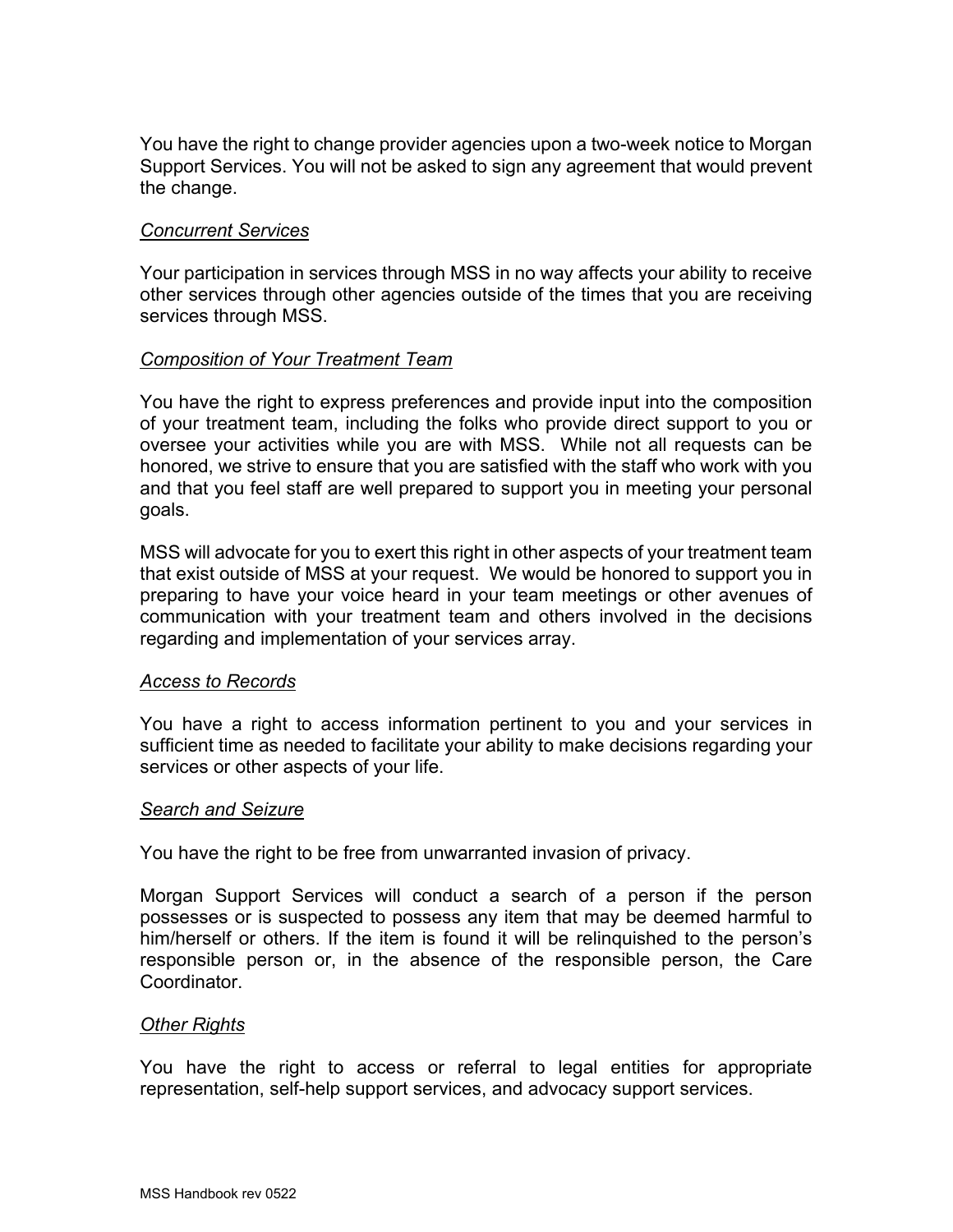# **Treatment/Habilitation Rights**

#### *Least Restrictive Alternative*

Morgan Support Services will provide services/support that promote a safe and respective environment including, but not limited to

- 1. Using the least restrictive and most appropriate settings and methods.
- 2. Promoting coping and engagement skills that are alternatives to injurious behavior to self or others.
- 3. Providing choices of activities meaningful to the person.
- 4. Sharing of control over decisions with the person or legally responsible person and staff.

### *Approved Interventions*

The following interventions have been approved for use in Morgan Support Services when necessary:

- 1. Exclusionary Time-out The removal of a person to a separate area or room from which exit is **not** barred for the purpose of modifying behavior.
- 2. Contingent Withdrawal The person is denied the opportunity to participate in ongoing interesting and rewarding activities for a period exceeding 5 minutes. (Differentiated from Exclusionary Time-out in that the activity is denied, but the continued proximity to the activity, stimuli and/or social group is maintained.)
- 3. Physical Restraint limitation of one's freedom of movement by utilizing therapeutic holds

### *Prohibited Procedures*

Morgan Support Services prohibits those interventions which have been prohibited by statute or rule, including:

- 1. Any intervention which would be considered corporal punishment under G.S. 122C-59.
- 2. The contingent use of painful body contact.
- 3. Substances administered to induce painful bodily reactions.
- 4. Electric shock (excluding medically administered electroconvulsive therapy).
- 5. Insulin shock.
- 6. Unpleasant tasting foodstuffs.
- 7. Contingent application of any noxious substances which include, but are not limited to, noise, bad smells or splashing with water.
- 8. Any potentially physically painful procedure, excluding prescribed injections, or stimulus administered to the person for the purpose of reducing the frequency or intensity of a behavior.
- 9. Any interventions that are not part of the planned "restrictive" interventions.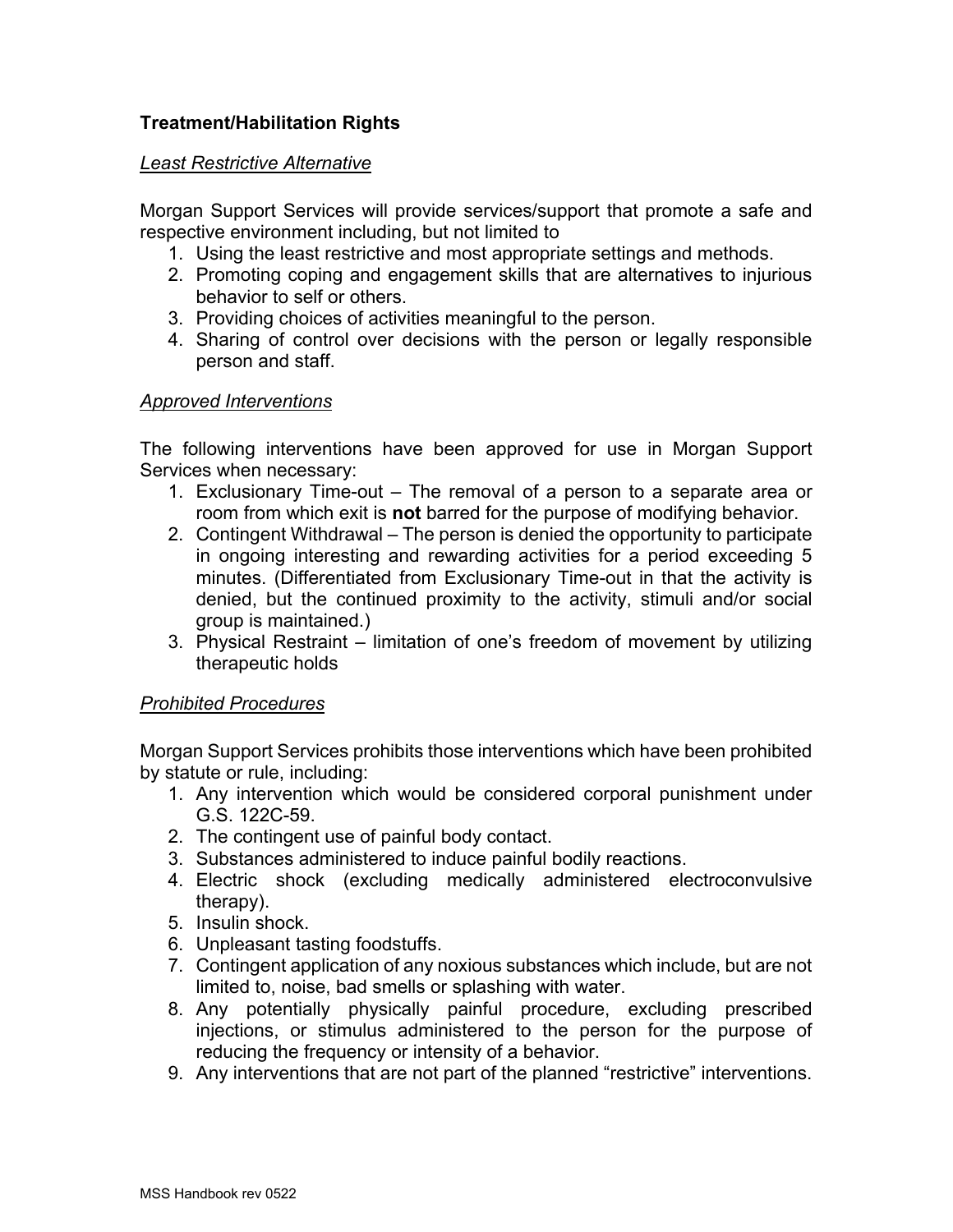## **Confidentiality and Disclosure Without Consent**

State and federal laws protect the confidentiality of your information as a participant with this agency, and allow for release of information only with your written consent or otherwise as the law may require or permit. There may be instances in which pertinent information may be disclosed without your express written consent.

Information about a person's care could be released in the following situations:

- The health or safety of a family member or someone else is in serious danger
- The court orders that we disclose information in a legal action brought against you or your family
- You or your family bring legal action relating to services or this agency
- If you have been assigned a legal guardian or have authorized someone to act as power of attorney, that person may authorize release of information on your behalf
- A review or audit of medical records has been ordered to comply with federal regulations
- An external advocate requests disclosure on your behalf
- If requested by another service agency, which is currently involved in your treatment, under service coordination by your Case Manager/Care **Coordinator**

Every attempt will be made to contact you first and secure consent for release before information is disclosed. Documentation of theses attempts will be made in the clinical record.

If disclosure is required without your written consent, Morgan Support Services staff will document the disclosure in your record and the designated employee must authorize the release of information. Morgan Support Services must then contact you as soon as possible.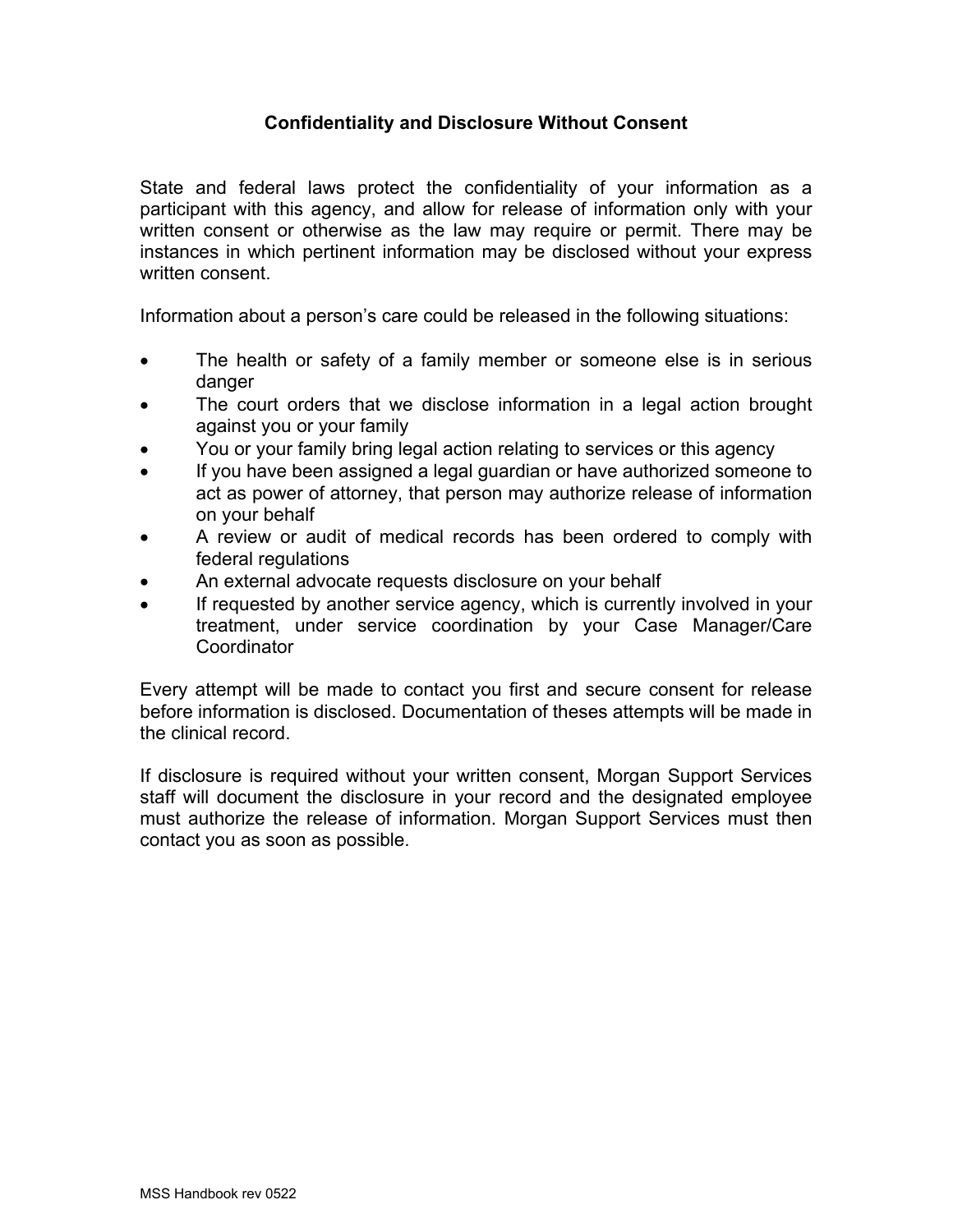# **Your Privacy Rights**

Morgan Support Services is dedicated to protecting your health information. We are required by law to maintain the privacy of protected health information (PHI) and to provide you with this notice of our legal duties and privacy practices with respect to PHI.

#### **How Your Health Information will be Used and Disclosed**

MSS may use and disclose your PHI in performing business activities, which we call "health care operations". These health care operations allow us to improve the quality of care we provide and reduce health care costs. We may also use and/or disclose your information in accordance with federal and state laws for the following purposes:

#### Health Care Operations

- 1. Reviewing and improving the quality, efficiency and cost of care that we provide to you and other individuals we support.
- 2. Improving health care and lowering costs for groups of people who have similar health problems and to help manage and coordinate the care for these groups of people.
- 3. Reviewing and evaluating the skills, qualifications, and performance of health care providers supporting you.
- 4. Providing training programs for non-health care professionals to help them practice or improve skills (i.e. billing clerks, assistants, etc.)
- 5. Cooperating with outside organizations that assess the quality of the care we and others provide.
- 6. Cooperating with outside organizations that evaluate, certify or license health care providers, staff or facilities.
- 7. Assisting various people who review our activities.
- 8. Planning for our organization's future operations.
- 9. Conducting business management and general administrative activities related to our organization and the services we provide, including providing information.
- 10.Resolving grievances within our organization.

You have the right to only have released the minimum amount of information necessary for coordination of care and services.

#### Appointment Reminders

We may contact you to provide appointment reminders.

#### Treatment Information

We may use and disclose PHI about you to provide health care treatment to you.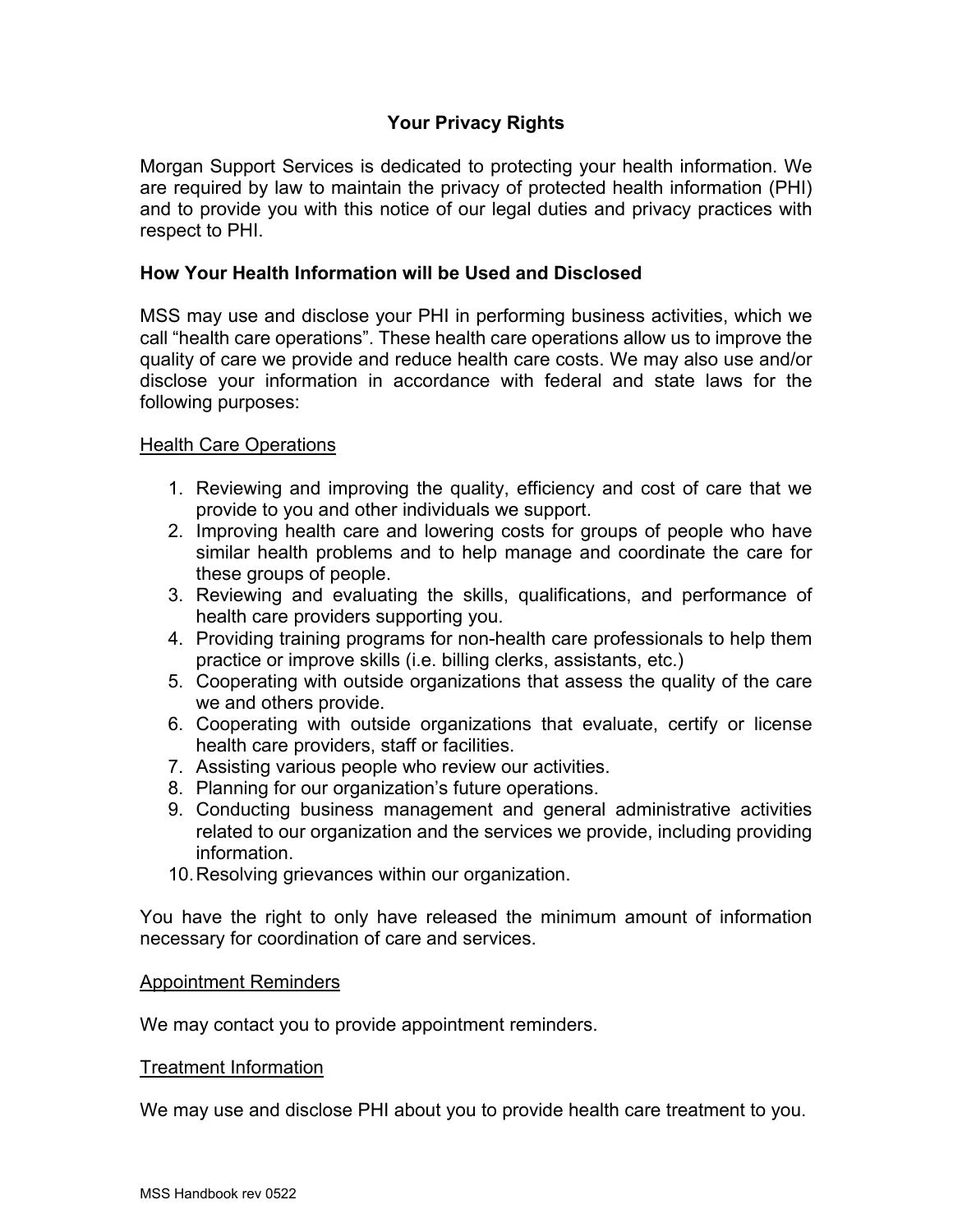#### Payment Services

- 1. We may use and give your medical information to others to bill and collect payment for the treatment and services provided to you.
- 2. We may share portions of your health information to billing departments, insurance companies, or hospital departments.

Participants who qualify for Medicaid-sponsored services will not be billed for any services. Participants whose services are funded through private pay arrangements will be billed according to the terms of the private pay contract.

#### Agency Directory

We may use PHI to maintain a directory within Morgan Support Services.

#### Fund Raising

We may contact you to raise funds for MSS.

#### Disclosure to Department of Health and Human Services

We may disclose health information when required by the United States Department of Health and Human Services as part of an investigation or determination of our compliance with relevant laws.

#### Family and Friends

Unless you object, we may disclose your health information to family members, other relatives or close personal friends when the health information is directly relevant to that person's involvement with your care.

#### **Notification**

Unless you object, we may use or disclose your health information to notify a family member, a personal representative or another person responsible for your care of your location, general condition or death.

#### Disaster Relief

We may disclose your health information to a public or private entity, such as the American Red Cross, for the purpose of coordinating with that entity to assist in disaster relief efforts.

#### **Health Oversight Activities**

We may use or disclose your health information for public health activities, including the reporting of disease, injury, vital events and the conduct of public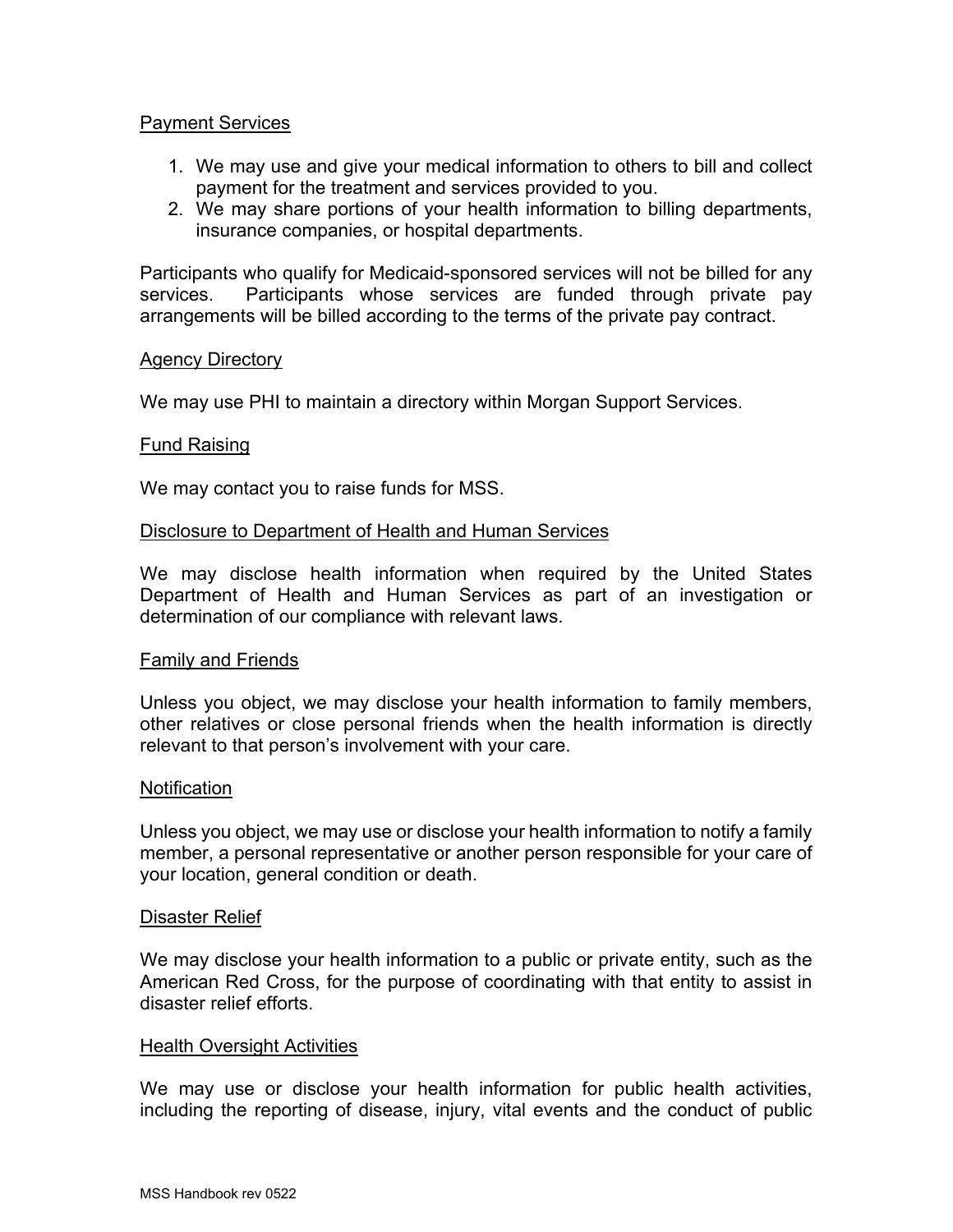health surveillance, investigation and/or intervention. We may disclose your health information to a health oversight agency for oversight activities authorized by law, including audits, investigations, inspections, licensure or disciplinary actions, administrative and/or legal proceedings.

#### Abuse or Neglect

We may disclose your health information when it concerns abuse, neglect or violence to you in accordance with federal and state law.

#### Legal Proceedings

We may disclose your health information in the course of certain judicial or administrative proceedings.

#### Law Enforcement

We may disclose your health information for law enforcement purposes or other specialized governmental functions.

#### Coroners, Medical Examiners and Funeral Directors

We may disclose your health information to a coroner, medical examiner or a funeral director.

#### Organ Donation

If you are an organ donor, we may disclose your health information to an organ donation and procurement organization.

#### Research

We may use or disclose your health information for certain research purposes if an Institutional Review Board or a privacy board has altered or waived individual authorization, the review is preparatory to research or the research is on only decedent's information.

#### Public Safety

We may use or disclose your health information to prevent or lessen a serious threat to the health or safety of another person or to the public.

#### Workers' Compensation

We may disclose your health information as authorized by laws relating to workers' compensation or similar programs.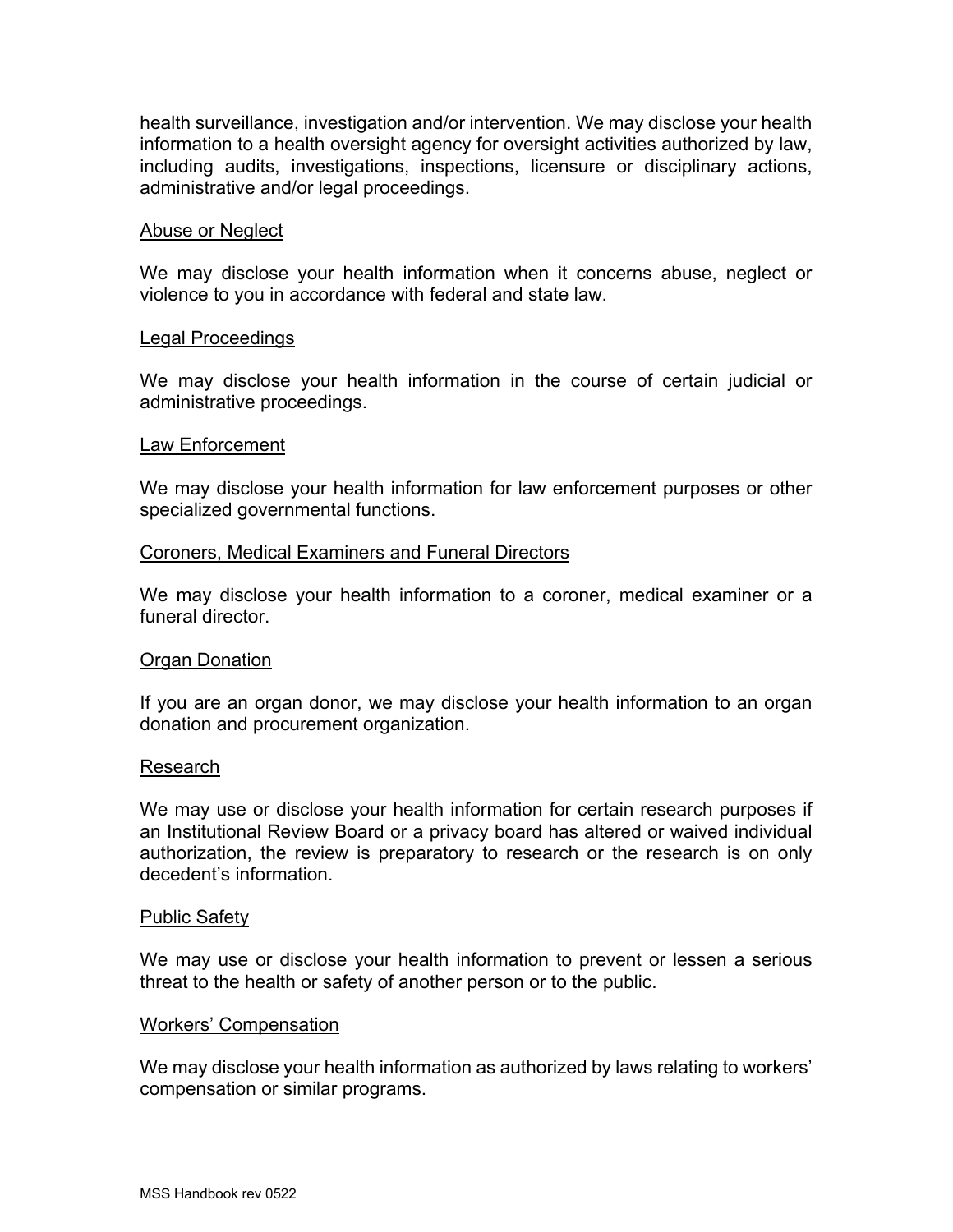### Business Associates

We may disclose your health information to a business associate with whom we contract to provide services on our behalf. To protect your health information, we require our business associates to appropriately safeguard the health information of our participants.

#### Authorization

We will not use or disclose your health information for any other purpose without your written authorization. Once given, you may revoke your authorization in writing at any time. To request a Revocation of Authorization form, you may contact:

Morgan Support Services 500 Spring Garden Street Greensboro, NC 27401 336-323-2870

We will disclose confidential information about you to you in the following instances: for court order; DA, prosecuting attorney, or your attorney ordering mental exams; an attorney of employee/facility if relevant to operations of facility; an attorney upon your or your legally responsible person; to district court judge for purposes of court proceedings. We may disclose confidential information if it is in the best interest of you, in order to file a petition for competency/guardianship purposes.

### **Your Rights Regarding your Health Information**

You have the following rights with respect to your health information:

- $\triangleright$  You may ask us to restrict certain uses and disclosures of your health information. We are not required to agree to your request, but if we do, we will honor it.
- $\triangleright$  You have the right to receive communications from us in a confidential manner.
- $\triangleright$  Generally, you may inspect and copy your health information. This right is subject to certain specific exceptions, and you may be charged a reasonable fee for any copies of your records.
- $\triangleright$  You may ask us to amend your health information. We may deny your request for certain specific reasons. If we deny your request, we will provide you with a written explanation for the denial, and information regarding further rights you may have at that point.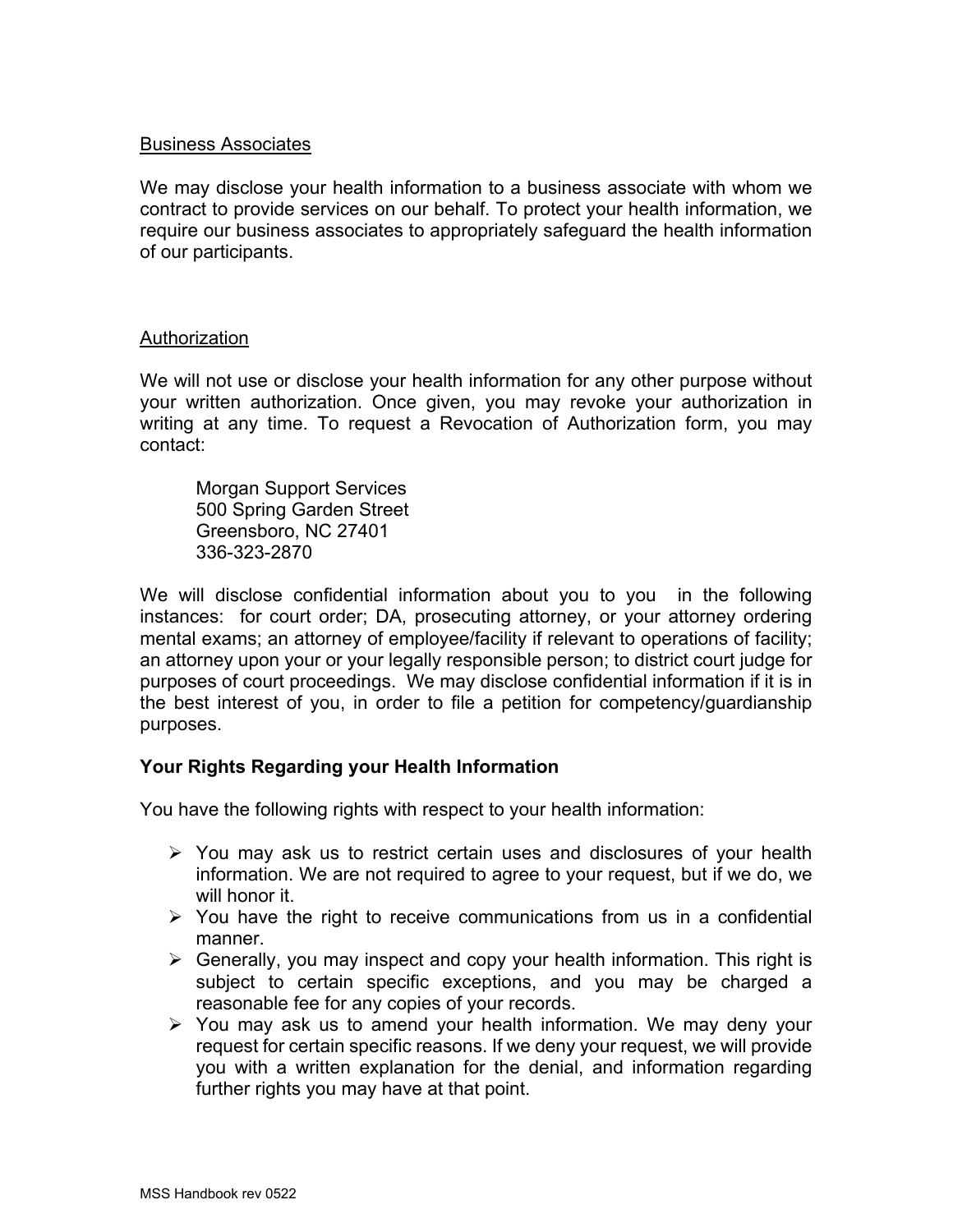- $\triangleright$  You have the right to receive an accounting of the disclosures of your health information made by Morgan Support Services during the last six years, except for disclosures for treatment, payment or healthcare operations, disclosures which you authorized and certain other specific disclosure types.
- $\triangleright$  You have the right to complain to us and/or to the United States Department of Health and Human Services if you believe that we have violated your privacy rights. If you choose to file a complaint, you will not be retaliated against in any way.

#### Additional details regarding the possible release of confidential information

In response to a written request of the next of kin/family member/designee who has a legitimate role in the therapeutic services offered, we will: (1) Provide the information requested based upon determination that providing this information will be to the person's therapeutic benefit, and provided that the person or his/her legally responsible person has consented in writing to the release of the information requested; or (2) Refuse to provide the information requested based upon the responsible professional's determination that providing this information will be detrimental to the therapeutic relationship between person and professional; or (3) Refuse to provide the information requested based upon the responsible professional's determination that the next of kin/family member/designee does not have a legitimate need for the information requested.

We may disclose information regarding admission/discharge of a person to the person's next of kin when determined that the disclosure is in the best interest of the person. The professional shall notify next of kin/family member/designee after the request of the person, notification of admission to a facility, transfer to another facility, decision to leave the facility against medical advice, discharge, and referrals/appointments.

We shall provide the next of kin/family member/designee with notification of the person's diagnosis, the prognosis, the medications prescribed (dosage and side effects) and the progress of the person, provided that the person or his/her legally responsible person has consented in writing or orally in the presence of a witness selected by the person, prior to the release of this information. Both the person's or the legally responsible person's consent and the release of this information shall be documented in the person's clinical record. This consent shall be time limited and is subject to revocation by the consenting individual.

We may release confidential information to the referring physician or psychologist.

In this facility: employees, students, consultants or volunteers involved in the care of a person, may exchange confidential information as needed for the purpose of carrying out their responsibility in serving the person.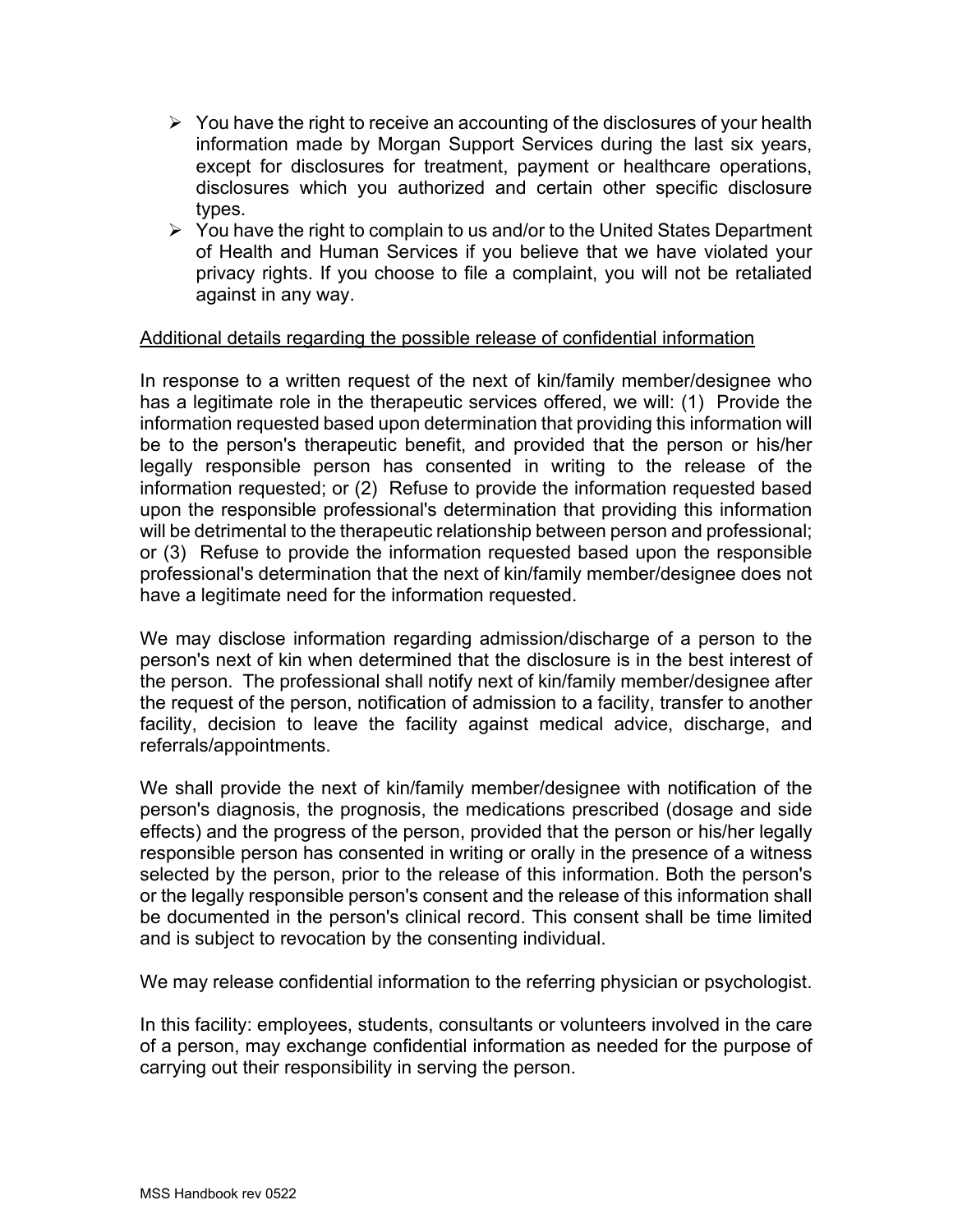We may disclose confidential information to a provider of support services under written agreement in which the provider acknowledges that he/she will safeguard and not further disclose the information.

We may disclose advance instruction for mental health treatment or confidential information from an advance instruction to a physician, psychologist, or other QP when it is determined that disclosure is necessary to give effect to or provide treatment in accordance with the advance instruction.

We may exchange confidential information with a physician or other health care provider who is providing emergency medical services to a person. Disclosure of the information is limited to that necessary to meet the emergency as determined by the professional.

We may disclose confidential information when there is an imminent danger to the health or safety of the person or another individual or there is a likelihood of the commission of a felony or violent misdemeanor.

We will disclose confidential information to the person in the following instances: for court order; DA, prosecuting attorney, or person's attorney ordering mental exams; an attorney of employee/facility if relevant to operations of facility; an attorney upon the request of the competent adult or the legally responsible person; to district court judge for purposes of court proceedings.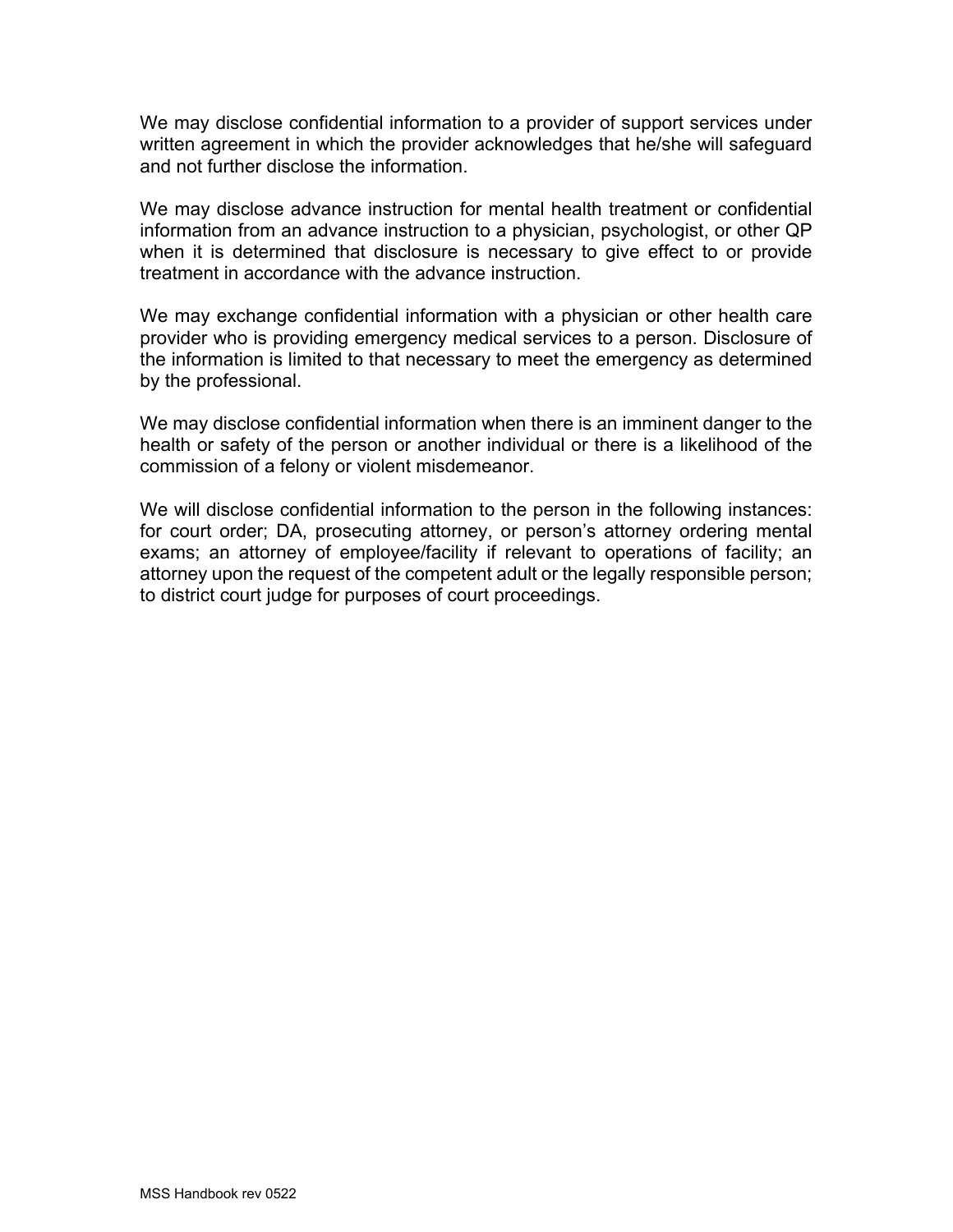We, at Morgan Support Services, truly care for the people we support and make every effort to ensure that they are happy with the services they receive. We realize that there may be times, however, that something just doesn't seem to be quite right.

If you are dissatisfied with the services being provided by Morgan Support Services or if you wish to file a grievance against perceived unfair treatment, the follow procedures can be followed:

MSS will classify complaints in two (2) categories:

- Informal generally received verbally via the telephone or in person. Informal complaints are usually of a less serious nature and can be resolved more quickly and easily. Informal complaints will be recorded on the Complaint Information Form as described below.
- Formal a written complaint from you will be considered a formal complaint. You may utilize the Program Participant Complaint Form to register a formal complaint directly to MSS. A printable form of the copy may be found at this link: [mssconfidential.online/complaint-form.](https://mssconfidential.online/complaint-form) A form that may be filled out online can be found at this link: [msconfidential.online/participant-complaint](https://msconfidential.online/participant-complaint-form)[form.](https://msconfidential.online/participant-complaint-form)

# Program Participant Complaint Information Form

To assist you as quickly as possible and expedite the resolution process, person/family complaints may be received by any employee. Complaints received by staff members, either in person or on the telephone, will be recorded on the Program Participant Complaint Information Form.

- 1. The employee will complete the form in its entirety, recording the nature of the situation exactly as you stated it.
- 2. The employee will assure you that the concern will be directed to the appropriate personnel for resolution, and that he/she will be contacted for further investigation and/or to report the results.
- 3. Immediately upon completion of the Complaint Information Form, the employee will route it to the Executive Director/designee for investigation and resolution, with a copy to the Administrative Director/designee for tracking.
- 4. The Executive Director/designee will investigate the complaint within 48 hours. The investigation may include an interview with involved parties via a home visit or phone contact and/or a review of the clinical record. The investigation will be noted on the Program Participant Complaint Information Form, along with the resolution/outcome.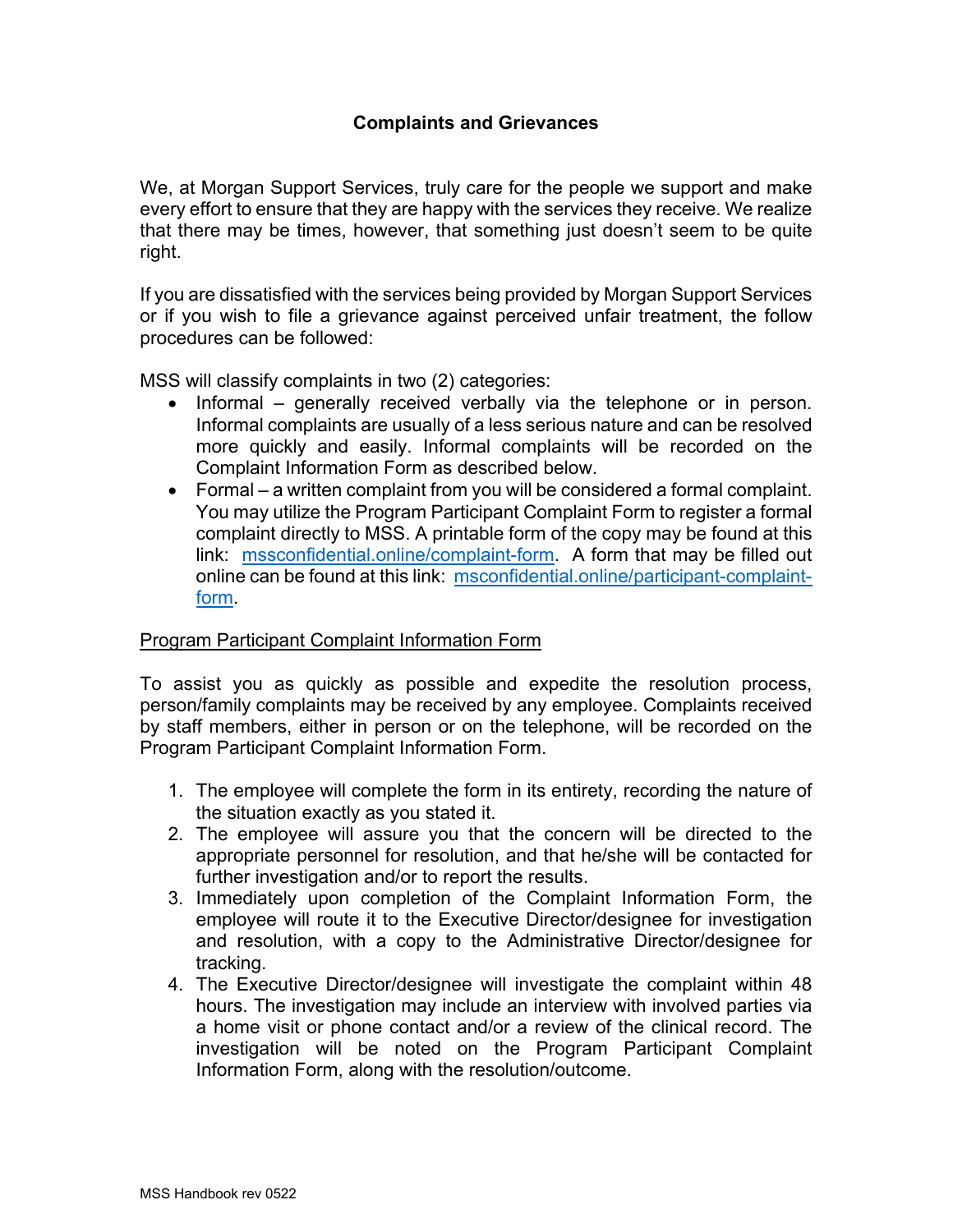- 5. The Executive Director/designee will advise you of the findings and resolution/outcome by phone, in person, or in writing as is appropriate for the situation within one week of the complaint.
- 6. The Quality Enhancement Director/designee will be responsible for ensuring a conclusion to the situation for records purposes.

## Program Participant Complaint Form

If you choose to register a formal complaint, you may utilize the Program Participant Complaint Form. A copy of the Program Participant Complaint Form can be requested from any staff person and can be found on the website.

- 1. The Program Participant Complaint Form will be forwarded to the Executive Director/designee for investigation and resolution with a copy to the Quality Enhancement Director/designee for tracking.
- 2. The Executive Director/designee will begin an investigation within 48 hours. The investigation may include an interview with involved parties via a home visit or phone contact and/or a review of the clinical record. The investigative process and resolution or actions taken will be noted on the Program Participant Complaint Form.
- 3. The Executive Director/designee will advise you of the findings and resolution/actions taken in writing within one week of the complaint.
- 4. The Administrative Director/designee will be responsible for ensuring a conclusion to the situation for records purposes.

Complaints, formal and informal, will be reported quarterly to the Human Rights (HR) Committee, which is comprised of non-agency members. The HR Committee may be convened at any time should the situation(s) warrant it. The committee will review the complaints and resolutions to ensure fairness to you and to make recommendations for improvement to management.

# Complaints Regarding Abuse, Neglect, Misappropriation of Program Participant's Property

Substantiated complaints regarding staff abuse, neglect, misappropriation of program participant/family property will be reported to the appropriate local/state boards and agencies, including Protective Services, in accordance with state requirements.

Naturally, we would prefer to solve any issues internally by following the guidelines above. If you feel you cannot get the information or help you need, you can get help from:

# **Disability Rights North Carolina**

This is North Carolina's Protection and Advocacy (P&A) system. Its purpose is to "protect and advocate for the human and legal rights of individuals with mental illness or developmental and other disabilities." The toll free number is **1-877-235-4210**.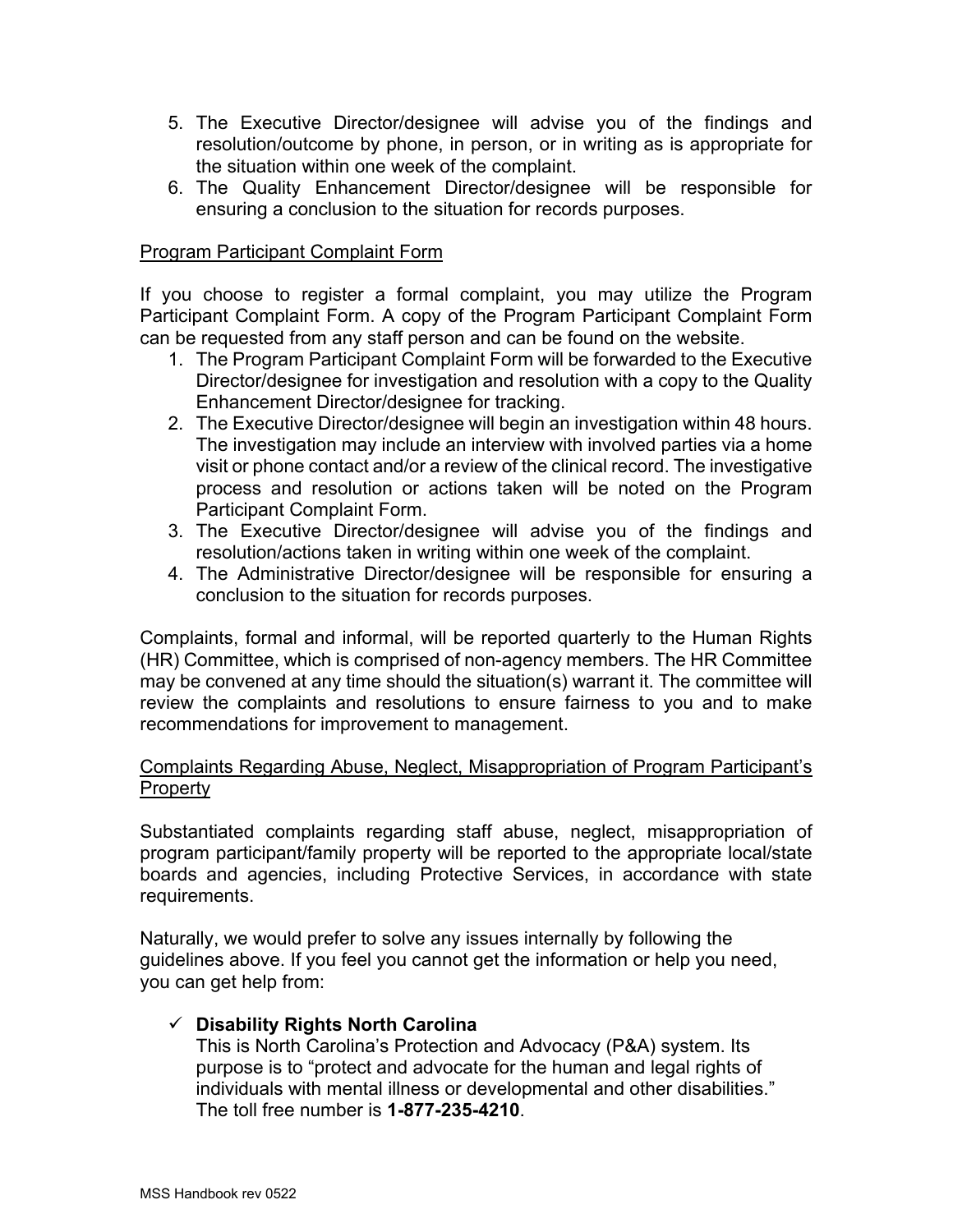- **North Carolina Mental Health Consumer's Organization, Inc. 1-800-326-3842**
- **North Carolina Careline 1-800-662-7030**
- **Governor's Advocacy Council 1-800-832-6922**

The above toll-free numbers are open Monday through Friday, 8:00 a.m. to 5:00 p.m.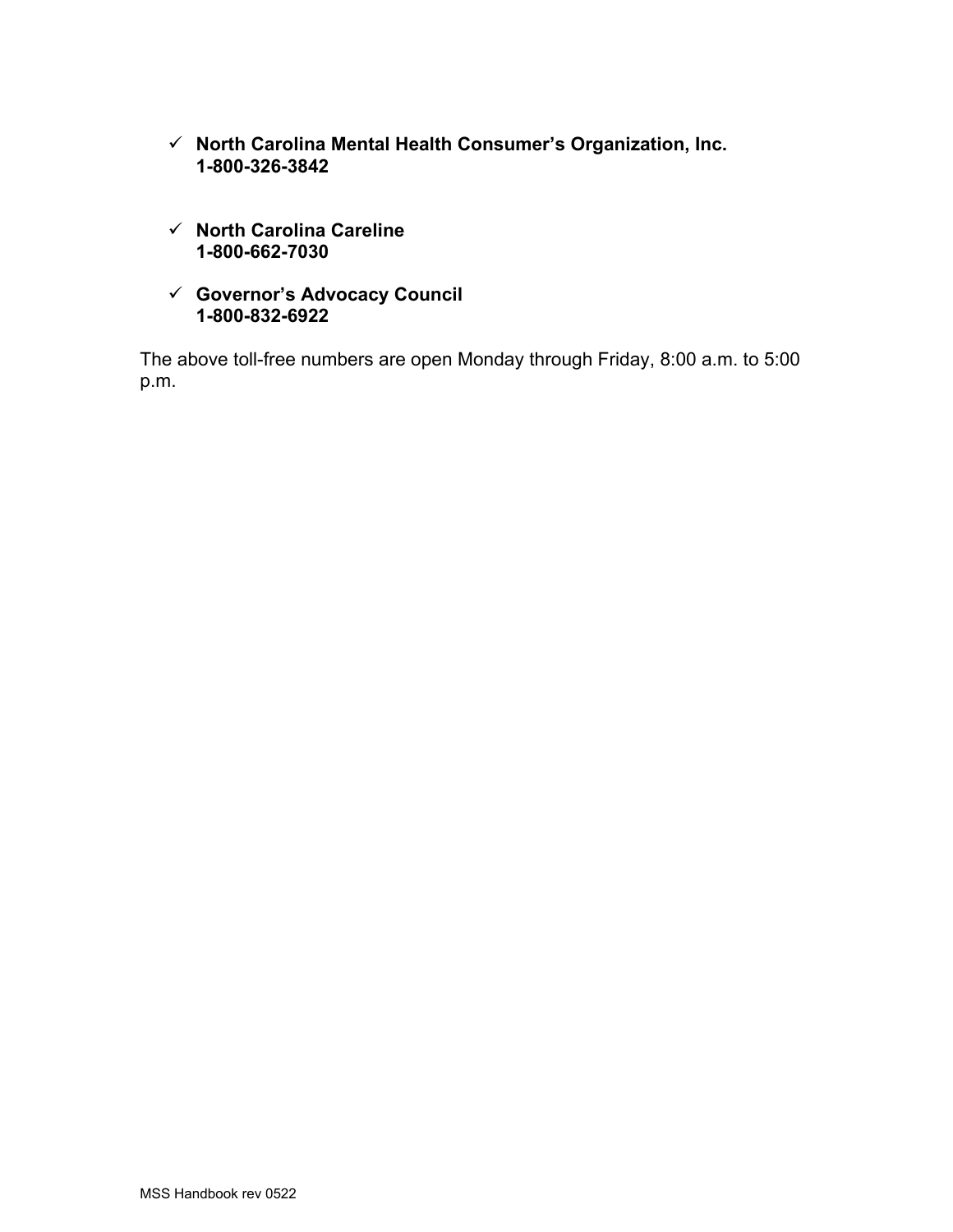#### **Responsibilities**

Not only do you have many rights as a participant, you also have some responsibilities. In order for Morgan Support Services, or any agency, to provide the best possible service for you or your family member, we anticipate that you will:

- 1. Attend and participate in all treatment team meetings. These meetings are held to determine the best treatment plan for the person and your active participation is very valuable.
- 2. Keep Morgan Support Services informed of any change in address, phone number, emergency contacts, medication, Medicaid eligibility or any other information that may affect our provision of services for you.
- 3. Acknowledge and understand that Morgan Support Services has the final decision regarding who works with the person based on federal and state employee qualification requirements, and MSS policies pertaining to employment standards.
- 4. Support the staff in their accomplishments of the person's progress by continuing to work on the person's goals in the home environment.
- 5. Comply with MSS standards for demeanor, treating all people with dignity and respect.
- 6. Help us to understand any cultural practices you may observe in your home so that we may support the person's home environment.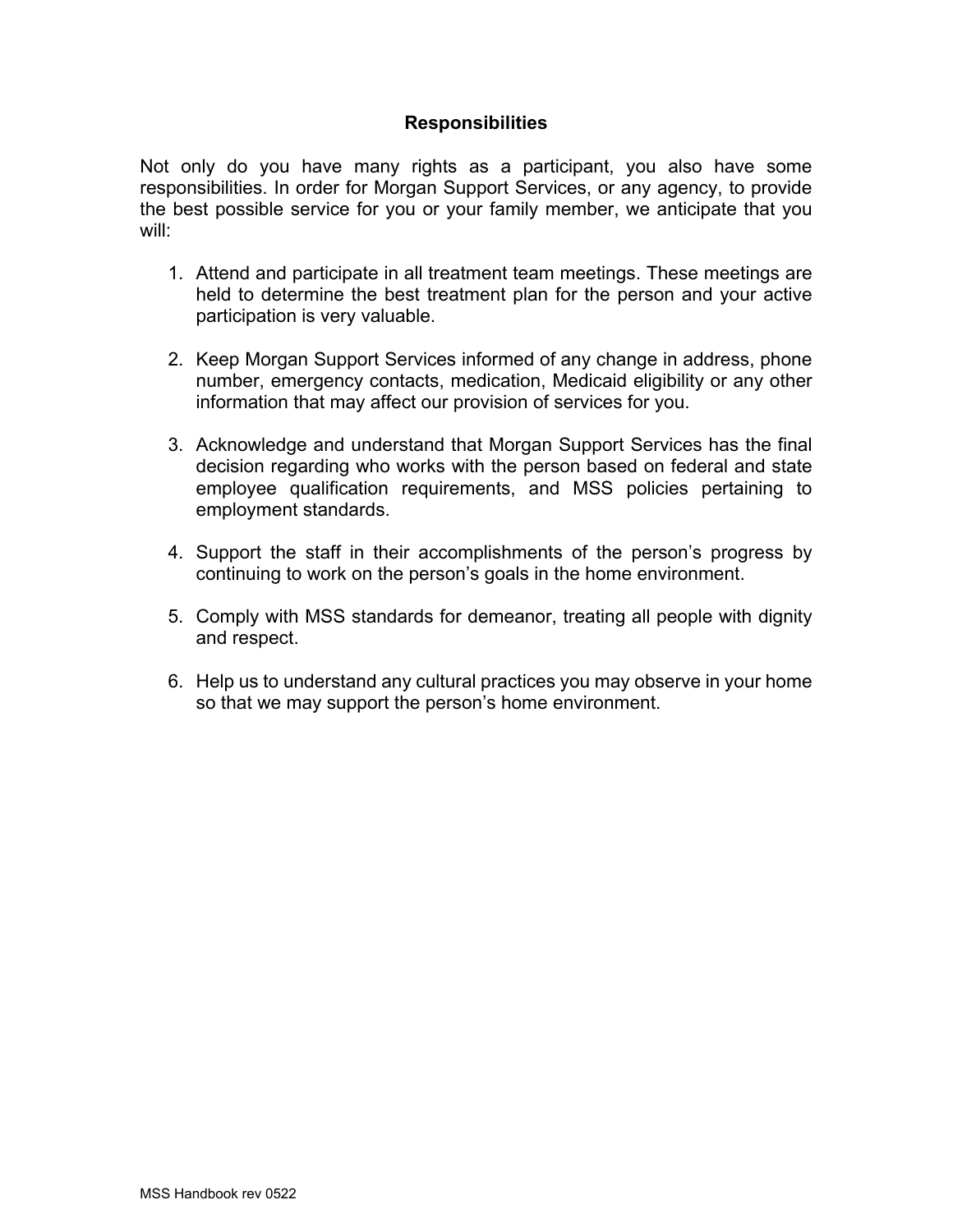#### **Safety**

At Morgan Support Services, we strive to provide a safe environment for all people. This means:

- $\triangleright$  making sure that all of the agency's physical locations are free of any hazardous or potentially unsafe conditions, and
- $\triangleright$  ensuring that the employees are well trained for emergency situations.

You, as a participant and/or family member, can help us. Here are some guidelines for you to follow.

- 1. Do not bring weapons of any kind to the MSS facility or any of its activities.
- 2. Do not bring drugs or alcohol to MSS, or use drugs or alcohol prior to coming to MSS.
- 3. Limit smoking to designated areas outside MSS facilities.
- 4. If a staff member provides transportation for the person, observe normal safety practices, such as wearing the seatbelt, keeping hands and objects inside the vehicle, and not exiting the vehicle until given permission to do so by the driver.
- 5. Follow the directives of MSS employees in emergency situations and during emergency drills.
- 6. Follow the safety guidelines found elsewhere in this package.

**In the event of an emergency or natural disaster, you may phone Russell Morgan at 336/402-5838 to determine the status of services, the agency's physical location, and/or any of the people supported, those employed, or anyone who may be visiting the facility.**